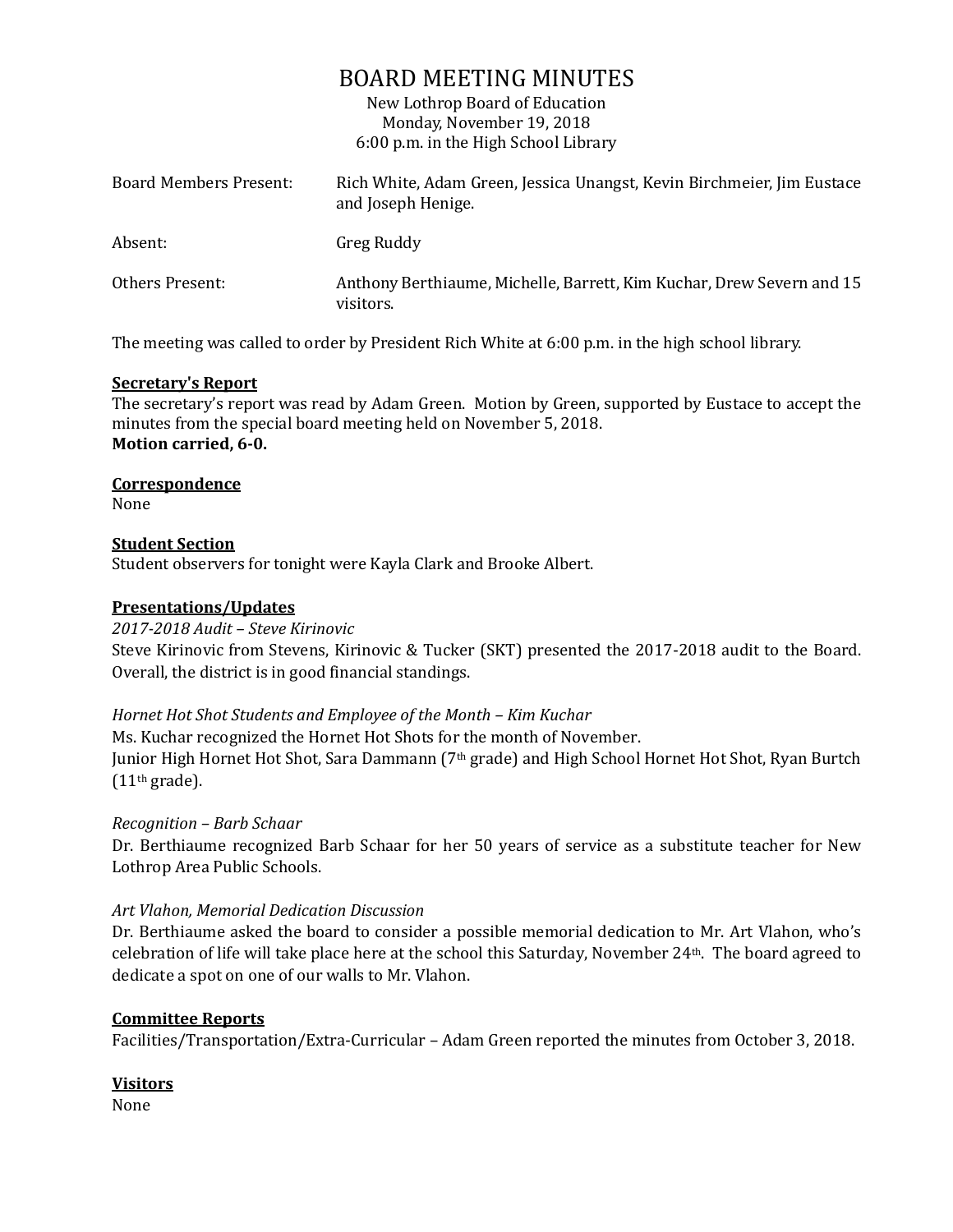## **Financial Reports**

Jessica Unangst read the financial report and presented the following bills for payment: General fund, \$637,162.47; school service, \$39,303.83; for a total of \$676,466.30. Motion by Green, supported by Henige to approve the payment of bills. **Motion carried, 6-0.**

The monthly financial report was read as follows: beginning balance, \$570,203.77; receipts, \$717,027.29; expenditures: \$676,466.30; for an ending balance of \$610,764.76.

Motion by Birchmeier, supported by Eustace to accept the monthly financial report as submitted. **Motion carried, 6-0.**

#### **Action Items**

Motion by Unangst, supported by Birchmeier to approve the hire of Greg Brunner, 7<sup>th</sup> grade girls softball coach, effective October 16, 2018.

#### **Motion carried, 6-0.**

#### **District Updates**

*Athletics – Drew Severn*

Mr. Severn reported that at the recent Mid-Michigan Academic Conference (MMAC) league meeting the athletic directors discussed assignor issues with leagues as well as increasing officials pay. Cross Country: had two runners qualify for state. Carson Hersch, whom broke the school record and ran 16:41 at Regionals. Clara Krupp ran 19:43, which is the best Freshmen time in New Lothrop history. Both Carson and Clara finished in the top 60. Varsity Volleyball: our girls' made it to district finals versus Millington, they fought a tough battle in the final district game but did loose. Varsity Football: Beat Lake City in the semi-final game last Saturday and advance to the State Championship final game at Ford Field this Saturday, November 24th at 10:00 a.m. Jr. High Wrestling: have had two competitions already and are wrestling in Mt. Morris tomorrow evening. Jr. High Volleyball: have competed in two matches thus far. Mr. Severn is looking to finalize evaluations for fall coaches before we leave on Christmas break. Looking ahead for future projects, we are hoping to partner with Slam Dunk to install Varsity softball scoreboard/sound system for the crow's nest and scoreboard for Jr. High/J.V. fields. Science: Mr. Severn has been working with the science department on prioritizing standard and curriculum maps currently for 6<sup>th</sup>-12<sup>th</sup> grade levels. On October 16<sup>th</sup> the science group had a curriculum work day for  $7<sup>th</sup> - 12<sup>th</sup>$  grade including Ag classes. Discussion took place on the current course progression, identified which Michigan Next Generation Science Standards (NGSS) we were hitting a lot and which standards we were hitting very little. The science department is meeting again on December 6<sup>th</sup> to continue to work and incorporate 6<sup>th</sup> grade teachers in the process. Our district goal is to have K-12 progression. Mr. Severn handed out to the board members a quick read on NGSS, which included an overview of what it should look like in the classroom.

#### *Elementary – Michelle Barrett*

Mrs. Barrett reported that report cards will be sent home on Monday, December  $3<sup>rd</sup>$ . Those students that participated in the recent fundraiser did very well and the elementary made over \$10,000 profit. Students who sold over 20 items were given behind the scene tickets to Ford Field in Detroit. We have over 570 grandparents sign up to come the annual grandparent's luncheon tomorrow. This is the highest number we have ever had. Mrs. Barrett has been striving to complete her 3 formal observations a week. The elementary has started collecting money for granting Christmas wishes. We have 27 families who we will be supporting this year and the students are excited to go shopping.

#### *High School – Kim Kuchar*

Ms. Kuchar reported that at the recent School Improvement meeting Parent Teacher conferences dominated the discussion. The group discussed meeting with parents at the upcoming meeting in November. Ms. Kuchar has spent some time analyzing the number of parents and students that we have accessing PowerSchool. Since the beginning of the school year for the Jr. High/High School level we have had 4,786 parents access PowerSchool, 18,393 students who access it for a total of \$23,179. About 79% of our students access PowerSchool. We had 50% of our parents attend the Fall Parent Teacher Conference. We have had several students take field trips, which included: Juniors to Baker College Career fair, seniors attended U of M Flint and Kettering. We also hosted a financial aid workshop, dual enrollment meeting with parents. Seniors had a college/career workday where they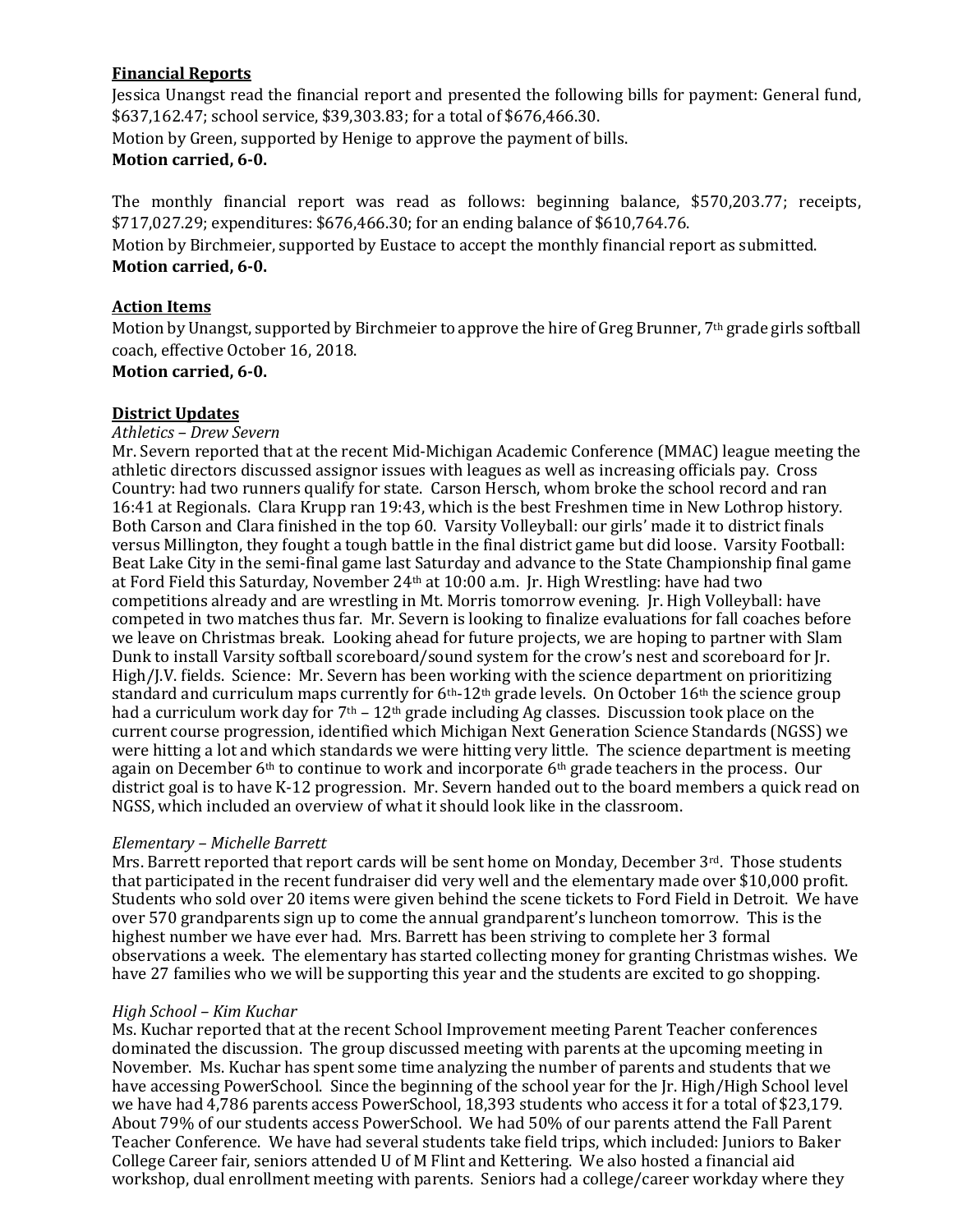were able to work on college applications, logged in Parchment College. The drama performance this past weekend was very successful and they had a great turnout. Our Varsity Quiz bowl is undefeated and they have a big meet next week against Swartz Creek, Flushing and Grand Blanc. Ms. Kuchar, Dr. Berthaiume and Mrs. Robison attended the VFW dinner where we had 75 students attend and listened to a guest speaker. Jerry Burns from the VFW will be here next week to award four of our students Patriot's Pens and one student Voice of Democracy. Justin Knull from the RESD came out and worked with staff during their conference hour to follow up on Illuminate training. Social Studies Curriculum Council: Ms. Kuchar updated the team on the timeline for Social Studies standards to be approved by the State Board of Education next June adoption so testing this year will continue to be on the current standards. Ms. Kuchar and Mr. Severn have been working together on SAT prep (ZAPS training through Doorway to College Foundation) looking to send a team of our teachers to a training. SRESD staff is writing SAT style questions/assessments. Ms. Kuchar has completed 80 learning walks over the past 12 weeks and also has 3 formal observations scheduled next month with probationary staff. Upcoming events include: ABC12 School Spirit, Junior High Family night and Book Fair, Ms. Robinson's class will be traveling to Wayne State to see "A Christmas Carol" and we have several students attending a business fair at the Detroit Lions stadium at the end of December.

## *District – Anthony Berthiaume*

Dr. Berthiaume mentioned that the district recently received a \$250,000.00 School Safety Grant. This grant will be used to install secure single entry ways to both the elementary and high school buildings, special protective glass and door levers for classrooms in the district. Dr. Berthiaume recently met with the math curriculum council to talk about resources for classrooms. The group will be researching different companies and the district will look at possibly purchasing new textbooks at the end of the year. Dr. Berthiaume mentioned that each building will be looking to individualize the Professional Development day in February to each building's needs. Dr. Berthiaume will be starting to have the conversation with union leadership on the school calendar for 2019-2020 by February. He also stated that the district will be having another workshop to finalize the project list for the upcoming Bond/Sinking Fund that will take place in May 2019. Dr. Berthiaume took a minute to welcome new board member, Wendy Vincke. Wendy will official start on the board in January 2019. Dr. Berthiaume also thanked Kevin Birchmeier for the time he has served on the Board of Education. Lastly, Dr. Berthiaume wished everyone a Happy Thanksgiving.

## **5-Minute Recess**

Recessed at 7:17 pm – 7:25 p.m.

## **Workshop**

Motion by Eustace, supported by Green that the New Lothrop Area Public Schools Board of Education hereby authorizes the Superintendent to proceed with completing the Michigan Department of Treasury Application for Preliminary Qualification of Bonds with the intention of asking voters to consider a millage proposal in May of 2019. The application shall be based on a millage increase of 1.25 mills to generate an expected \$5,955,000 for the purposes of building and remodeling school facilities and amenities in the district.

## **Motion carried, 6-0.**

Motion by Birchmeier, supported by Henige that the New Lothrop Area Public Schools Board of Education hereby authorizes the Superintendent to develop ballot language to establish a 1.25 mills Sinking Fund tax levy for building and site renovation. The intention is to ask voters to consider this millage proposal in May of 2019.

## **Motion carried, 6-0.**

Motion by Birchmeier, supported by Unangst to adjourn. **Motion carried 6-0.**

Adjournment at 8:26 p.m.